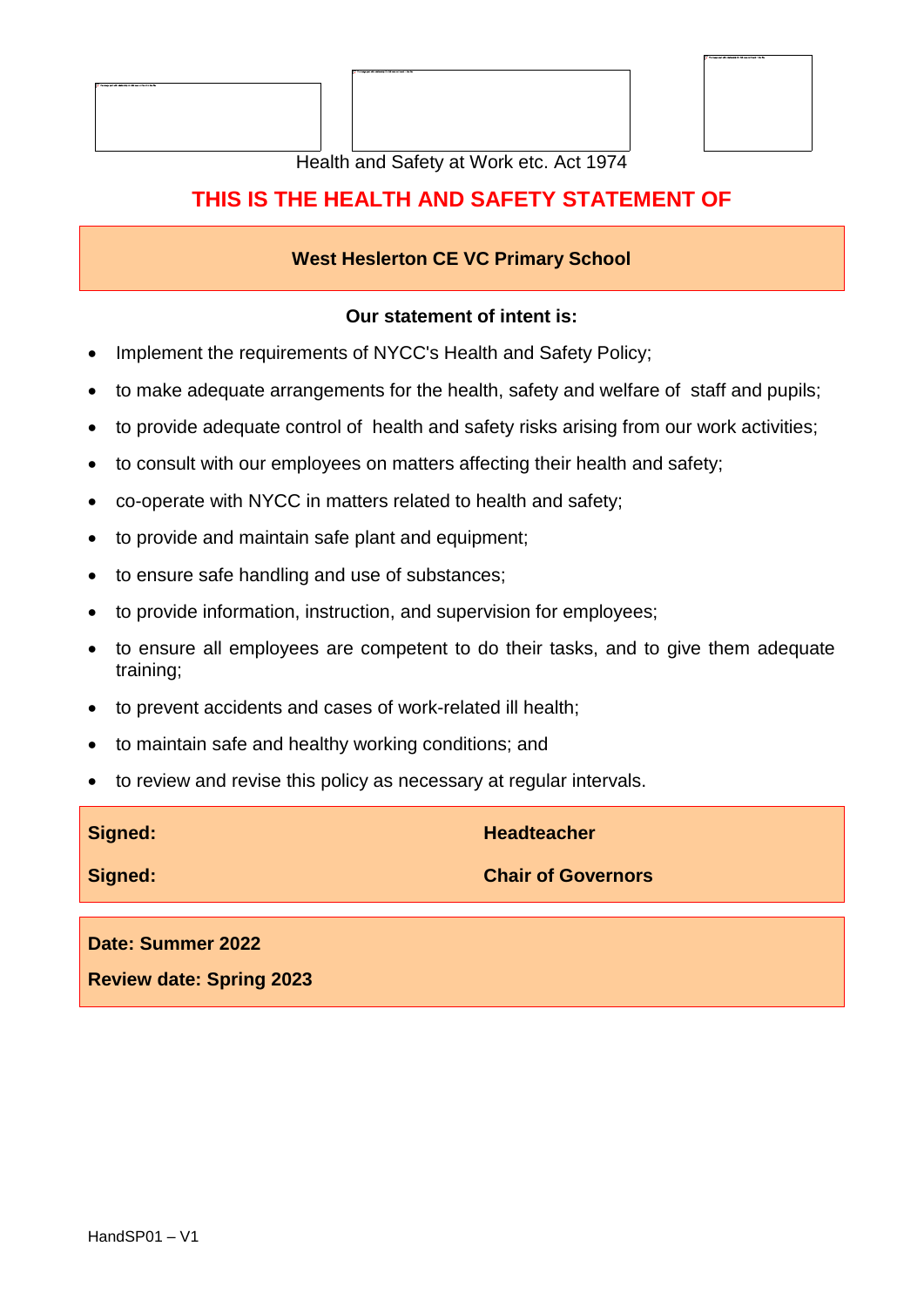# **HEALTH AND SAFETY POLICY**

### **RESPONSIBILITIES**

**Overall responsibility for health and safety within the establishment is that of:**

**Mrs R Wells (Head Teacher)**

**Ms Louise Cooke and Mr Ian Pennock (Chairs of Governors)**

**To ensure health and safety standards are maintained/improved, the following people have responsibility in the following areas:**

**Name: Mrs V Bottomley Responsibility: Health & Safety Governor Name: Mrs S Woodward Responsibility: Senior Teacher**

**All employees have to:**

- **co-operate with supervisors and managers on health and safety matters;**
- **not interfere with anything provided to safeguard their health and safety;**
- **take reasonable care of their own health and safety and of others; and**
- **report all health and safety concerns to an appropriate person (as detailed in this policy statement).**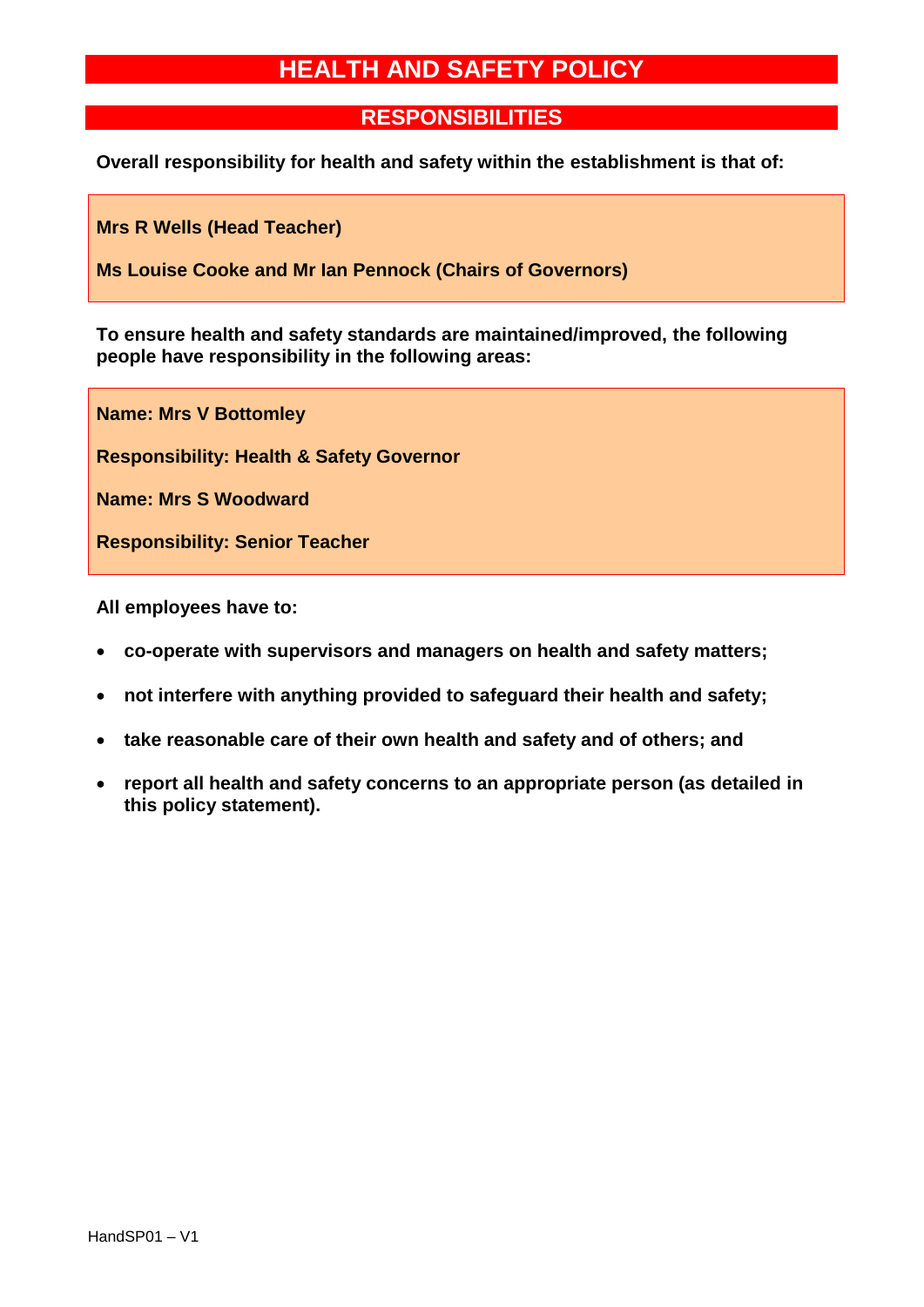#### **HEALTH AND SAFETY RISKS ARISING FROM OUR WORK ACTIVITIES**

**Risk assessments will be undertaken by:**

**Mrs R Wells and the staff member undertaking activity**

**The findings of the risk assessments will be reported to:**

**All staff**

**Action required to remove/control risks will be approved by:**

**Mrs R Wells and the staff member undertaking activity**

**The person responsible for ensuring the action required is implemented is**

**Mrs R Wells and the staff member undertaking activity**

**Checks that the implemented actions have removed/reduced the risks will be carried out by:**

**Mrs R Wells and the staff member undertaking activity**

**Assessments will be reviewed:**

**In the event of an accident, annually or when the work activity changes, whichever is soonest.**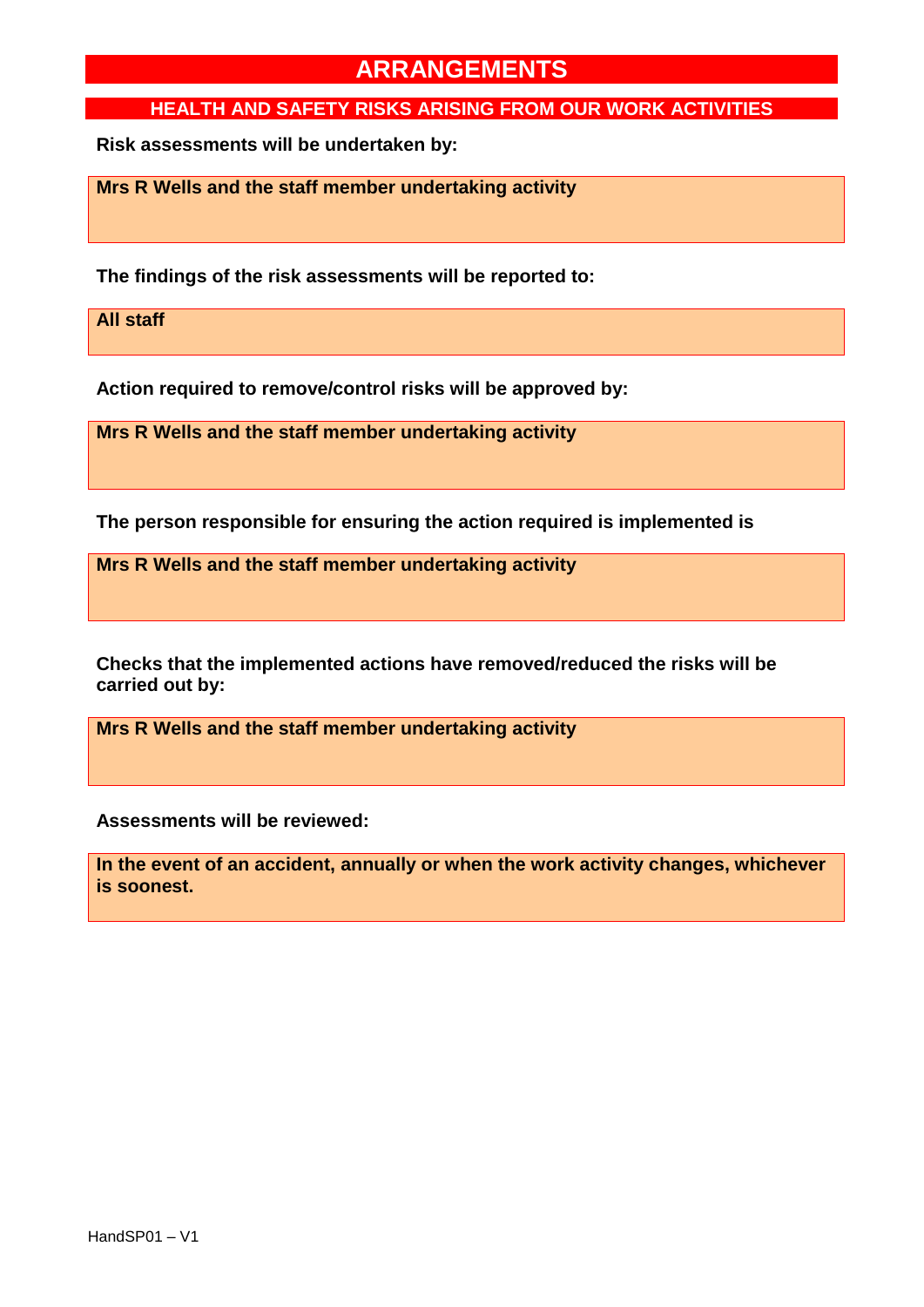### **CONSULTATION WITH EMPLOYEES**

### **Employee Representative(s) are:**

**N/A**

**Consultation with employees is provided by:**

**Agenda item on staff meetings**

**Staff briefing and noticeboard**

**Training Days**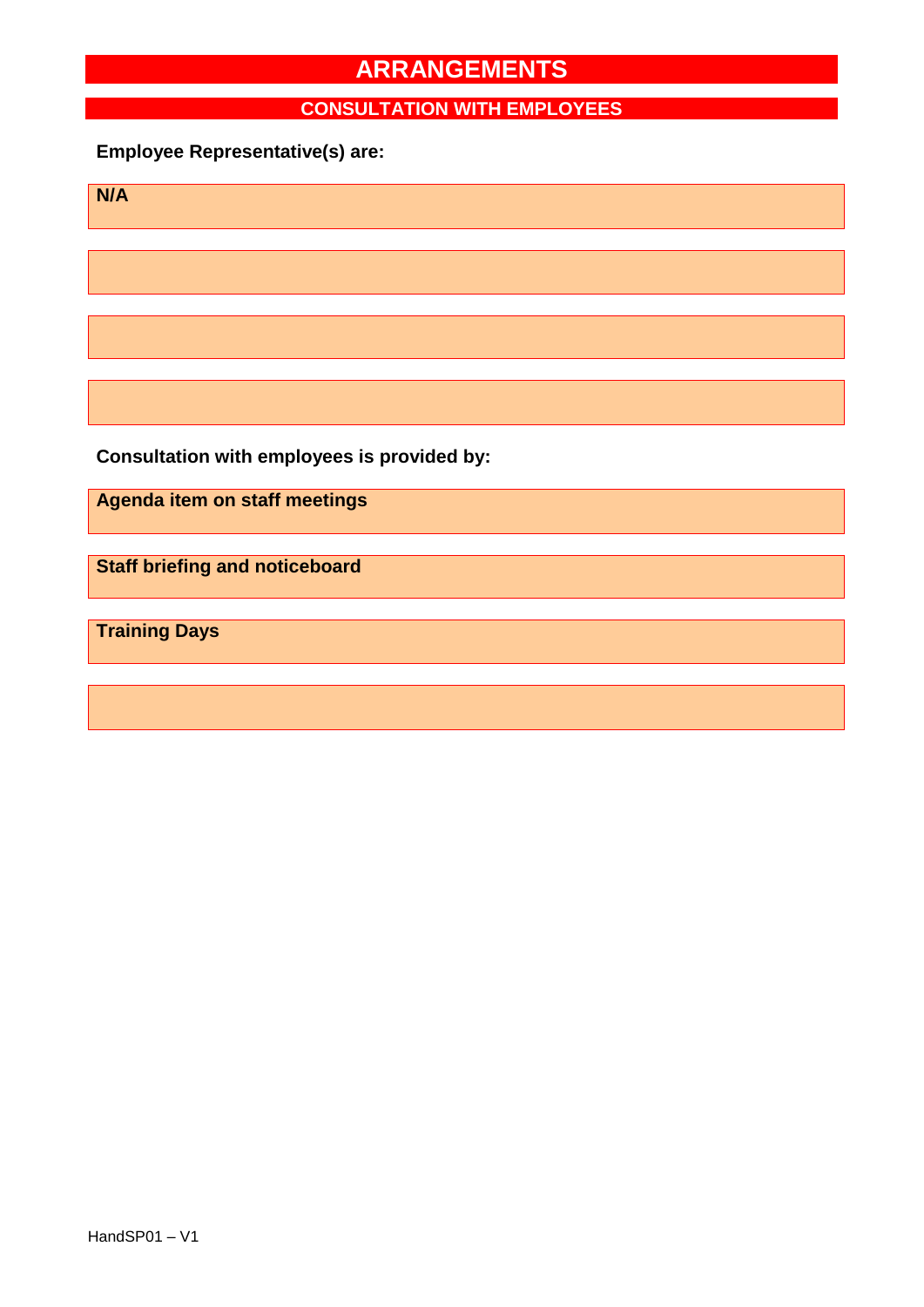#### **SAFE PLANT AND EQUIPMENT**

**Identifying equipment/plant, which will need maintenance is the responsibility of:**

**Mrs R Wells Property Services Building Cleaning Services NYCC County Caterers**

**Ensuring effective maintenance procedures are drawn up is the responsibility of:**

**Mrs R Wells Property Services Building Cleaning Services NYCC County Caterers**

**The person responsible for ensuring that all identified maintenance is implemented is:**

**Mrs R Wells Property Services Building Cleaning Services NYCC County Caterers**

**Problems with plant/equipment should be reported to:** 

**Mrs R Wells Property Services Building Cleaning Services NYCC County Caterers**

**Checking plant and equipment health and safety standards before purchase is the responsibility of:**

**Mrs R Wells Property Services Building Cleaning Services NYCC County Caterers**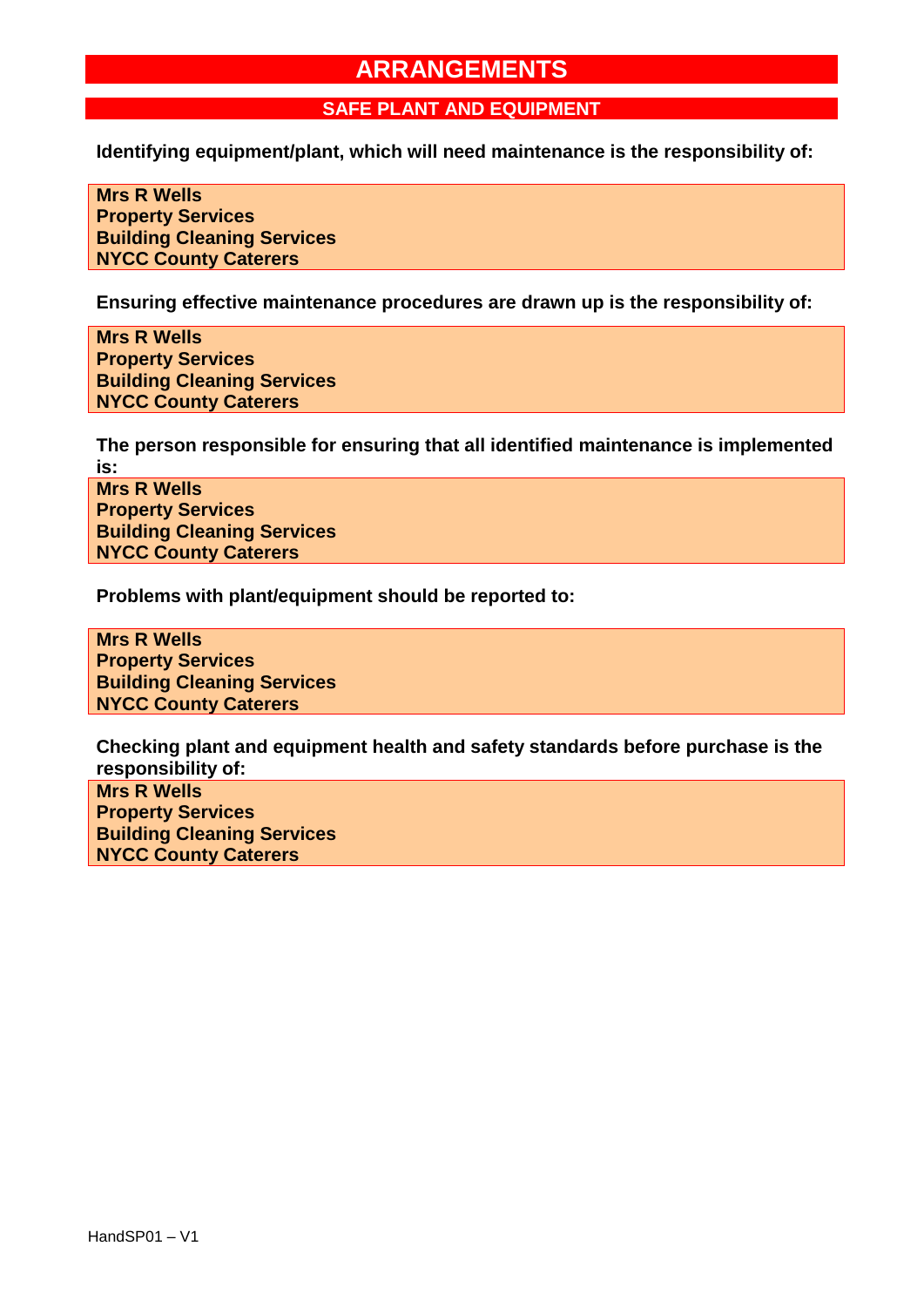#### **SAFE HANDLING AND USE OF SUBSTANCES**

**Identifying substances which need a COSHH assessment is the responsibility of:**

**Mrs R Wells Property Services Building Cleaning Services NYCC County Caterers Countrywide**

**The person(s) responsible for undertaking COSHH assessments is/are:**

**Mrs R Wells Property Services Building Cleaning Services NYCC County Caterers Countrywide**

**Ensuring that all actions identified in the assessments are implemented is the responsibility of:**

**Mrs R Wells Property Services Building Cleaning Services NYCC County Caterers Countrywide**

**The person responsible for ensuring that relevant employees are informed about COSHH assessments is:**

**Mrs R Wells Property Services Building Cleaning Services NYCC County Caterers Countrywide**

**Checking that substances can be used safely before they are purchased is the responsibility of:**

**Mrs R Wells Property Services Building Cleaning Services NYCC County Caterers Countrywide**

**Assessments will be reviewed:**

**In the event of an accident, annually or when the work activity changes, whichever is soonest.**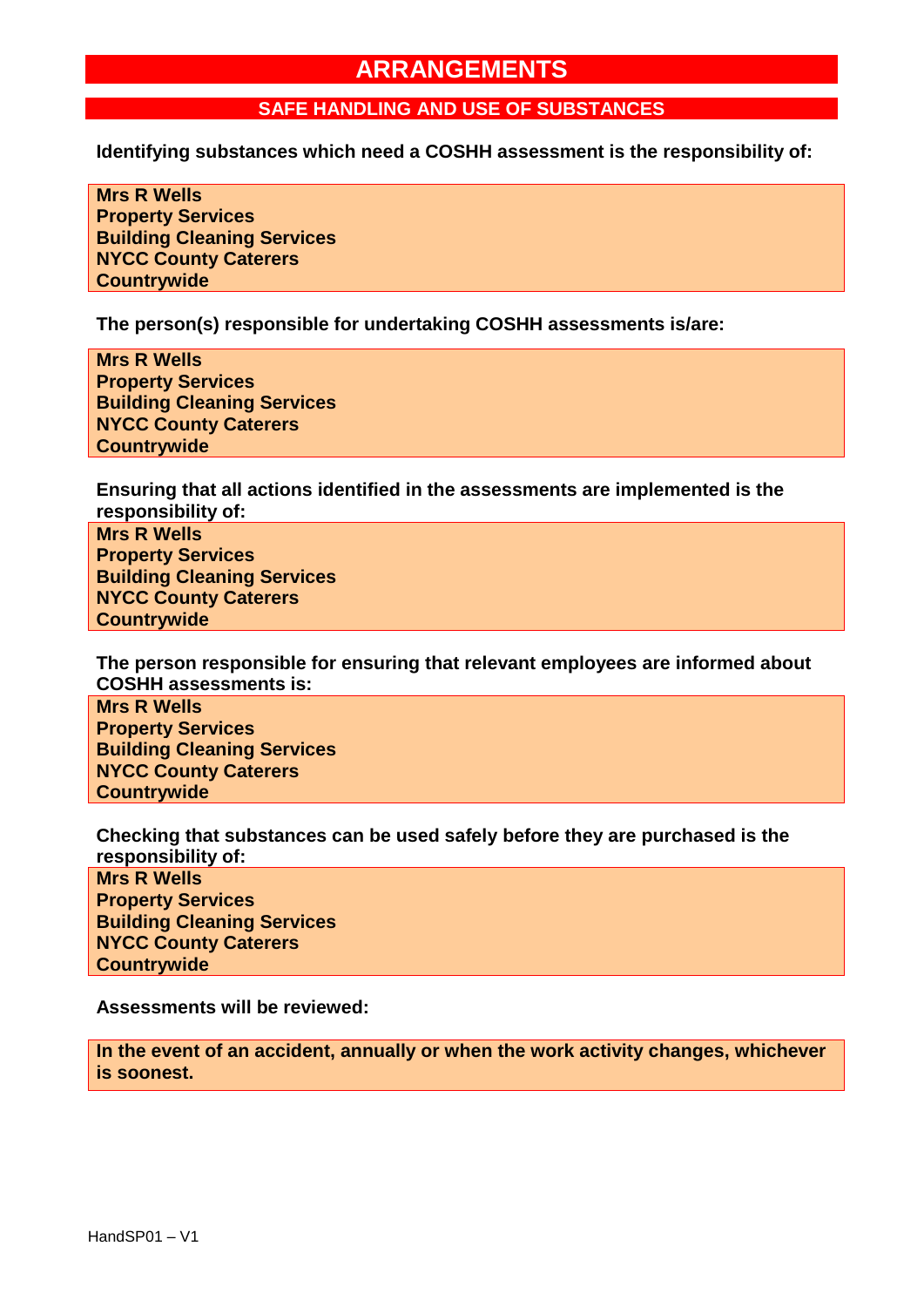#### **INFORMATION, INSTRUCTION AND SUPERVISION**

**The Health and Safety Law poster is displayed at:**

**Staff Room**

**Health and safety advice is available from your HandS Safety Risk Adviser:**

**Wayne Thickett, NYCC HandS Service**

**Supervision of young workers and trainees will be arranged/ undertaken/monitored by:**

**Mrs R Wells**

**Ensuring that our employees working at locations under the control of other employers, are given relevant health and safety information is the responsibility of:**

**Mrs R Wells**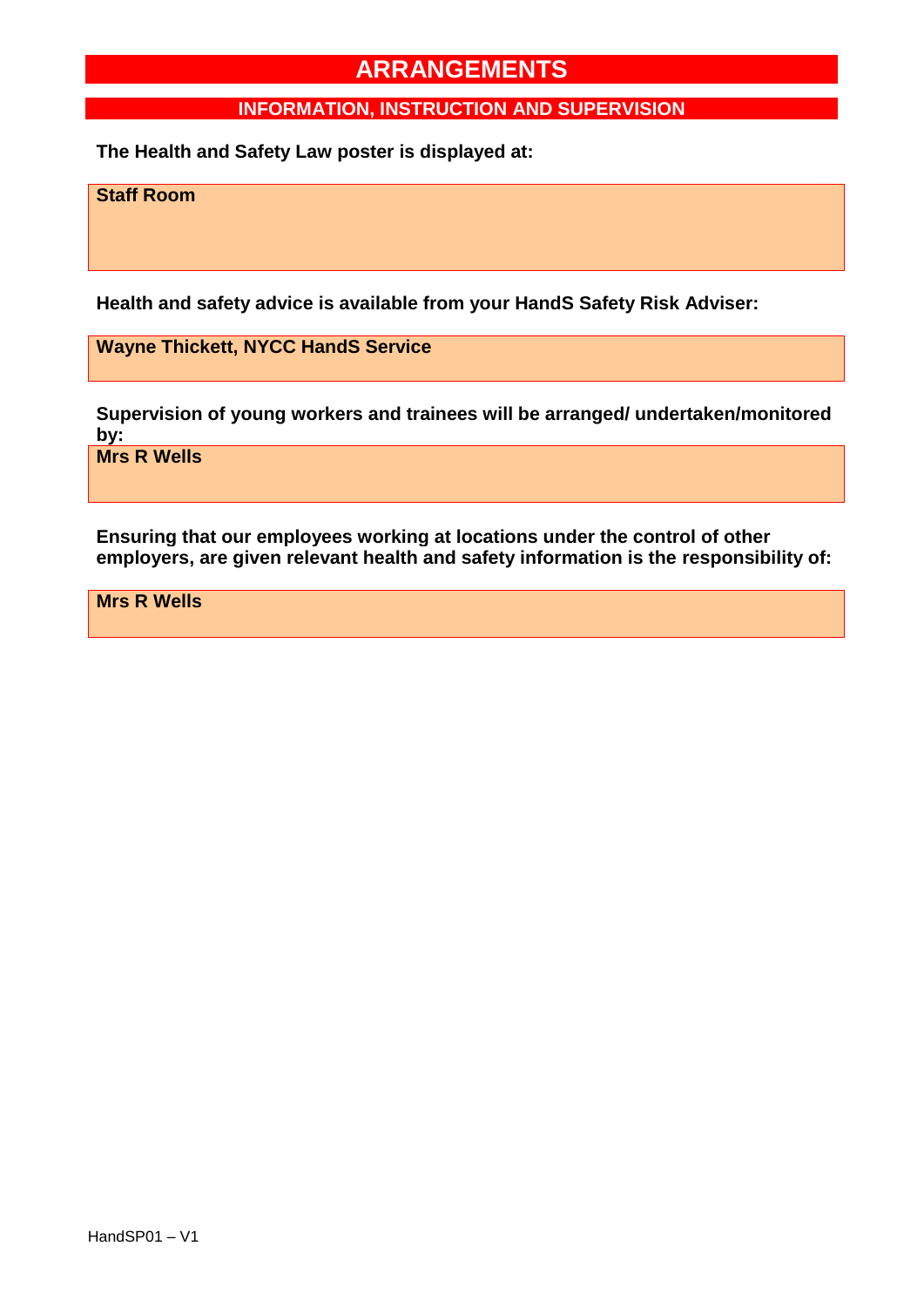#### **COMPETENCY FOR TASKS AND TRAINING**

**Induction training will be provided for all employees by:**

**Mrs R Wells**

**Job specific training will be provided by:**

**NYCC training dept. Mrs R Wells HandS Service**

**Health and Safety Training Requirements:**

**Asbestos/Legionella training**

**First Aid training**

**Fire Awareness / Fire Warden training**

**Working at Height / Safe Ladder use**

**Manual handling**

**Educational Visit Training**

**Training records are kept:**

**In the school office.**

**Training will be identified, arranged and monitored by:**

**Mrs R Wells**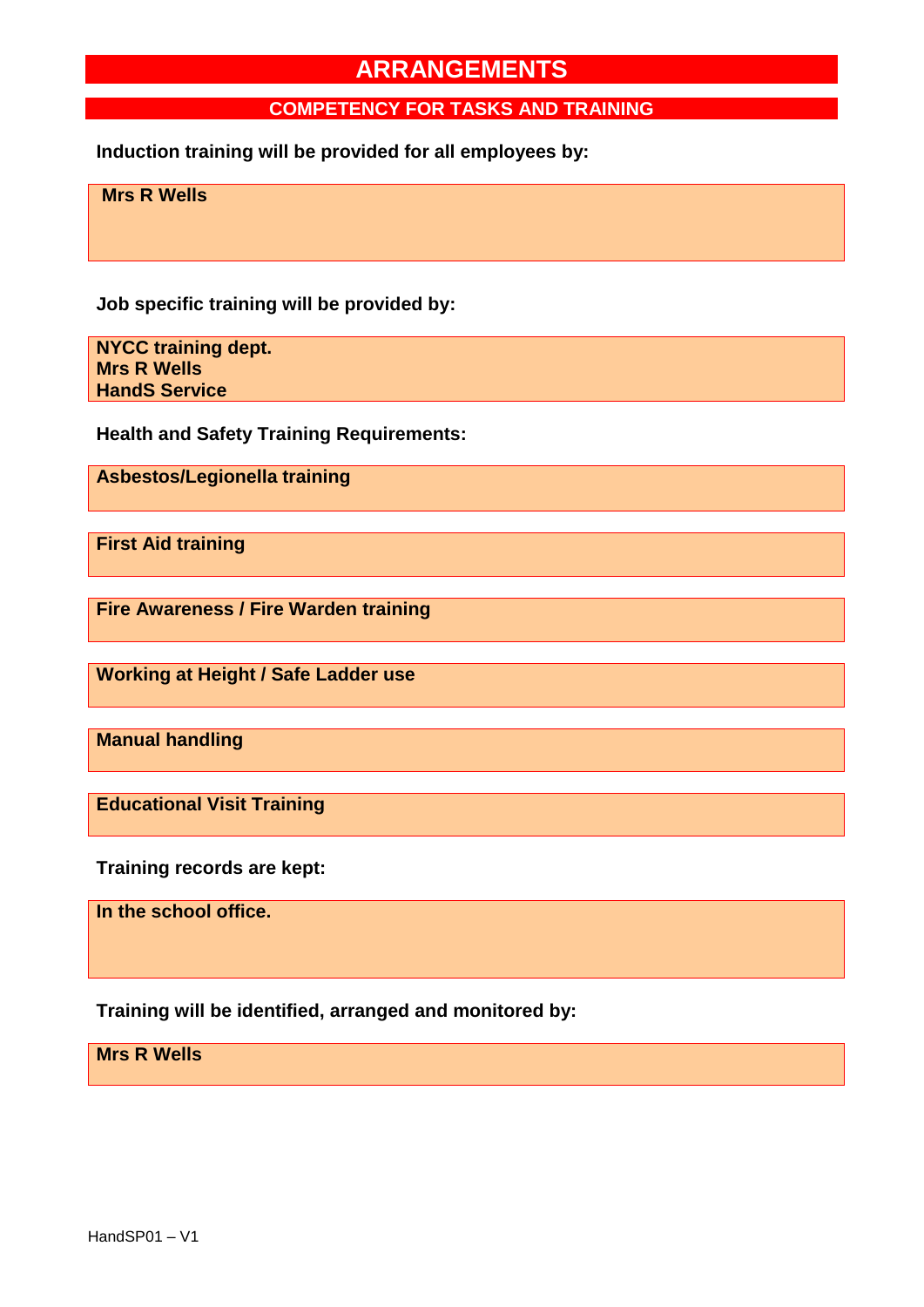#### **ACCIDENTS, INCIDENTS, FIRST AID AND WORK-RELATED ILL HEALTH**

**Locations of First Aid Boxes:**

**Each Classroom, School Hall, School Office, All Trip Packs,**

**The first aiders are:**

**Paediatric First Aid Trained: Mrs S Woodward, Miss H Shackley, Mrs C Triffitt, Mrs H Wardell, Mrs L Taylor-Barber, Mrs R Wells, Mrs J Mason, Miss L Johnson.**

**First Aid at Work Trained: Mrs R Wells, Mrs J. Mason**

**All accidents and cases of work-related ill health are to be recorded in the accident book. The book is kept:**

**In the office**

**The person responsible for reporting accidents, diseases and dangerous occurrences to the NYCC CYPS Health and Safety section is:**

**Mrs R Wells**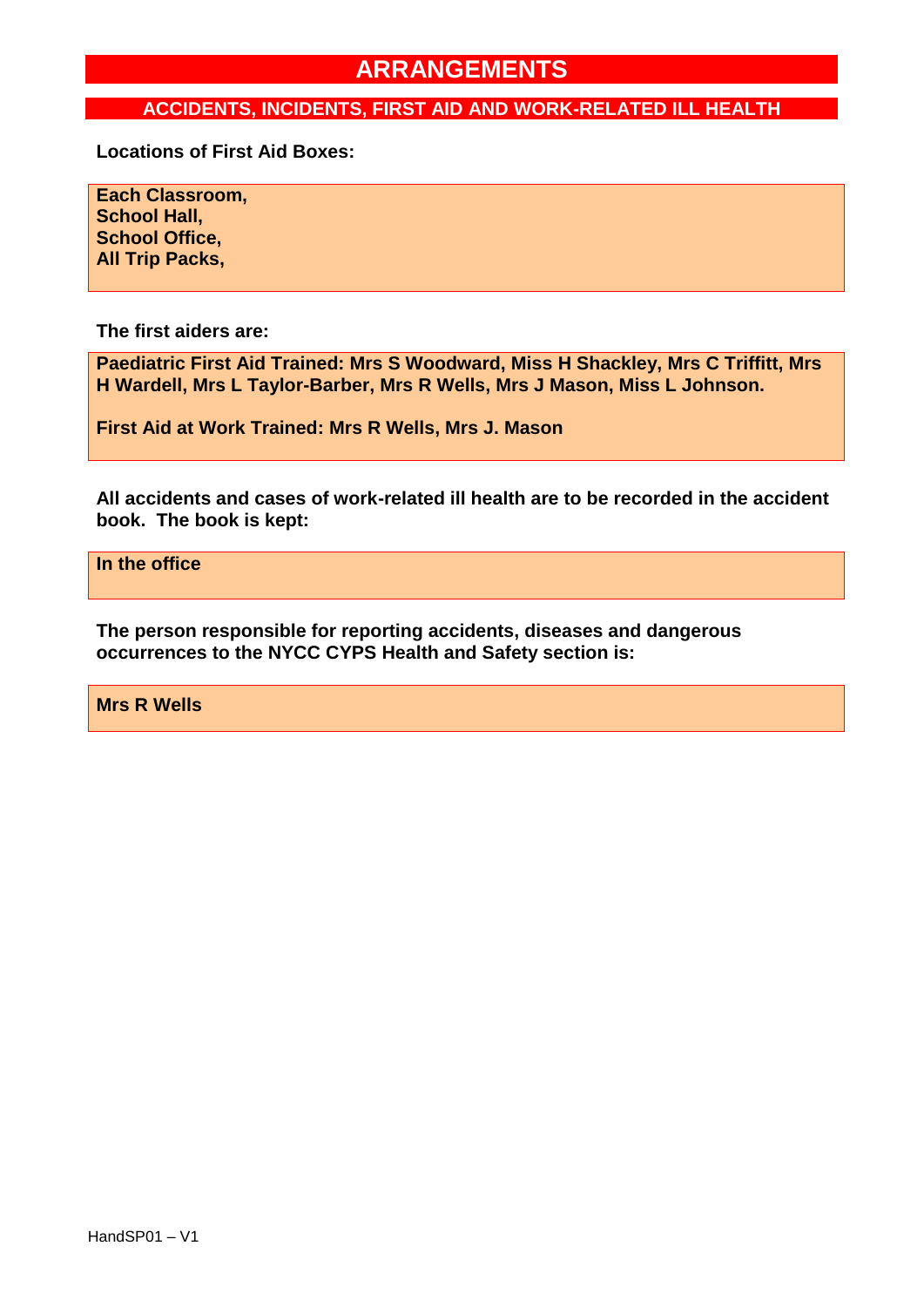#### **MONITORING**

**To check our working conditions, and ensure our safe working practices are being followed, we will undertake:**

**Legionnella testing Asbestos inspection Termly Visual H & S inspection Establishment Hands Service Inspection PAT testing Fixed appliance electrical testing Extraction fans maintenance Property Services Condition Survey Prioritised programme of risk assessment Boiler room annual inspection Gulleys and Gutters checked and cleaned Pest control Sports and Gym equipment maintenance**

**The person responsible for investigating accidents is:**

**Mrs R Wells**

**The person responsible for investigating work-related causes of sickness absences is:**

**Mrs R Wells NYCC Occupational health**

**The person responsible for acting on investigation findings to prevent a recurrence is:**

**Mrs R Wells NYCC Occupational health**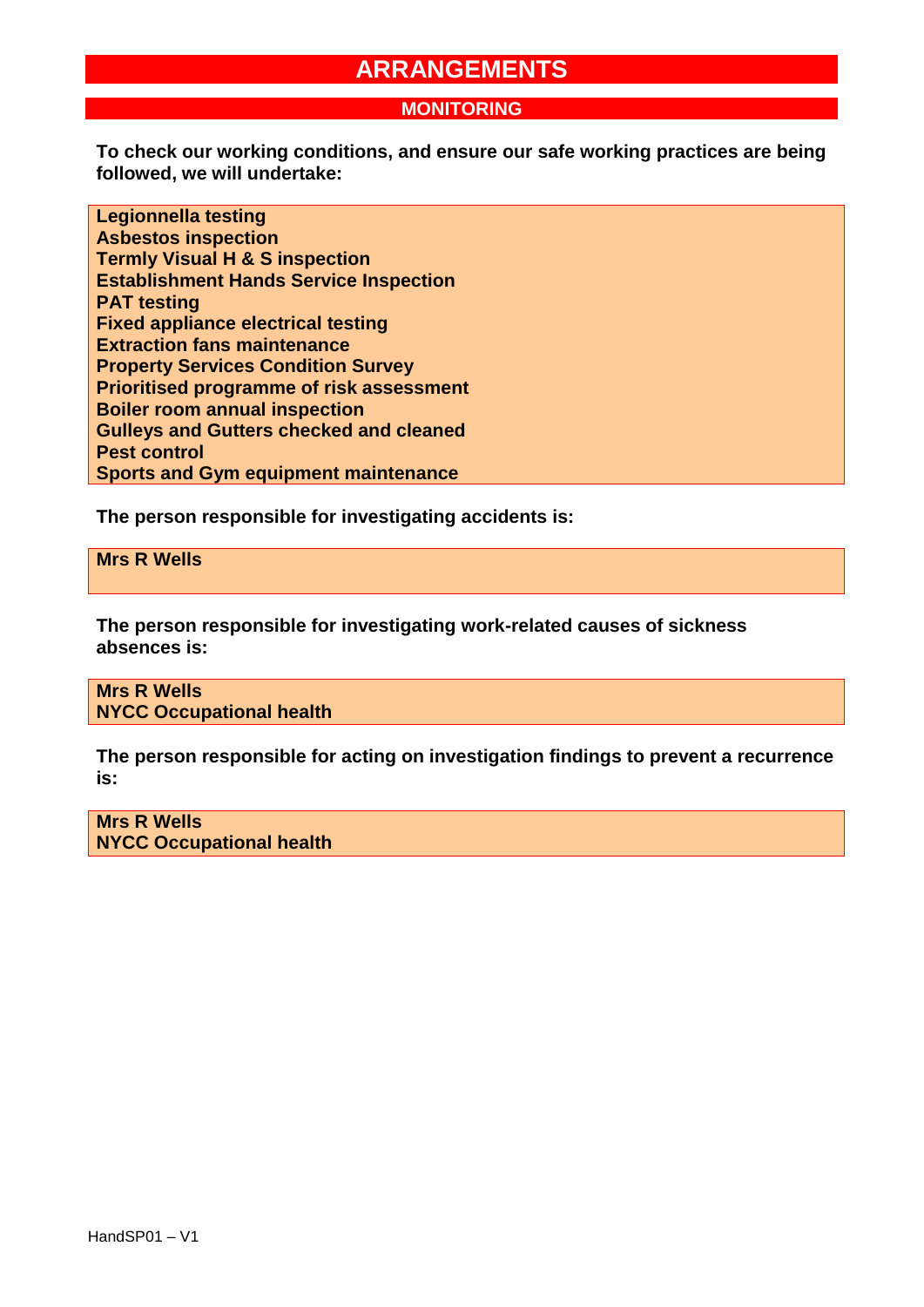#### **ASBESTOS RISK MANAGEMENT**

**The Responsible Officer for asbestos management is:**

**Mrs R Wells**

**The Asbestos Risk Management file is kept in:**

**Admin Office**

**Site plans showing the location of asbestos containing materials (ACM's) are kept in:**

**Admin Office**

**Ensuring that contractors are made aware of the location of ACM's and that they sign the relevant permit to work is the responsibility of:**

**Mrs R Wells and the Establishment Administrator**

**Asbestos risk assessments will be undertaken by:**

**Mrs R Wells**

**Visual inspections of the condition of ACM's will be undertaken by:**

**Mrs R Wells**

**Records of the above inspections will be kept in:**

**Admin Office**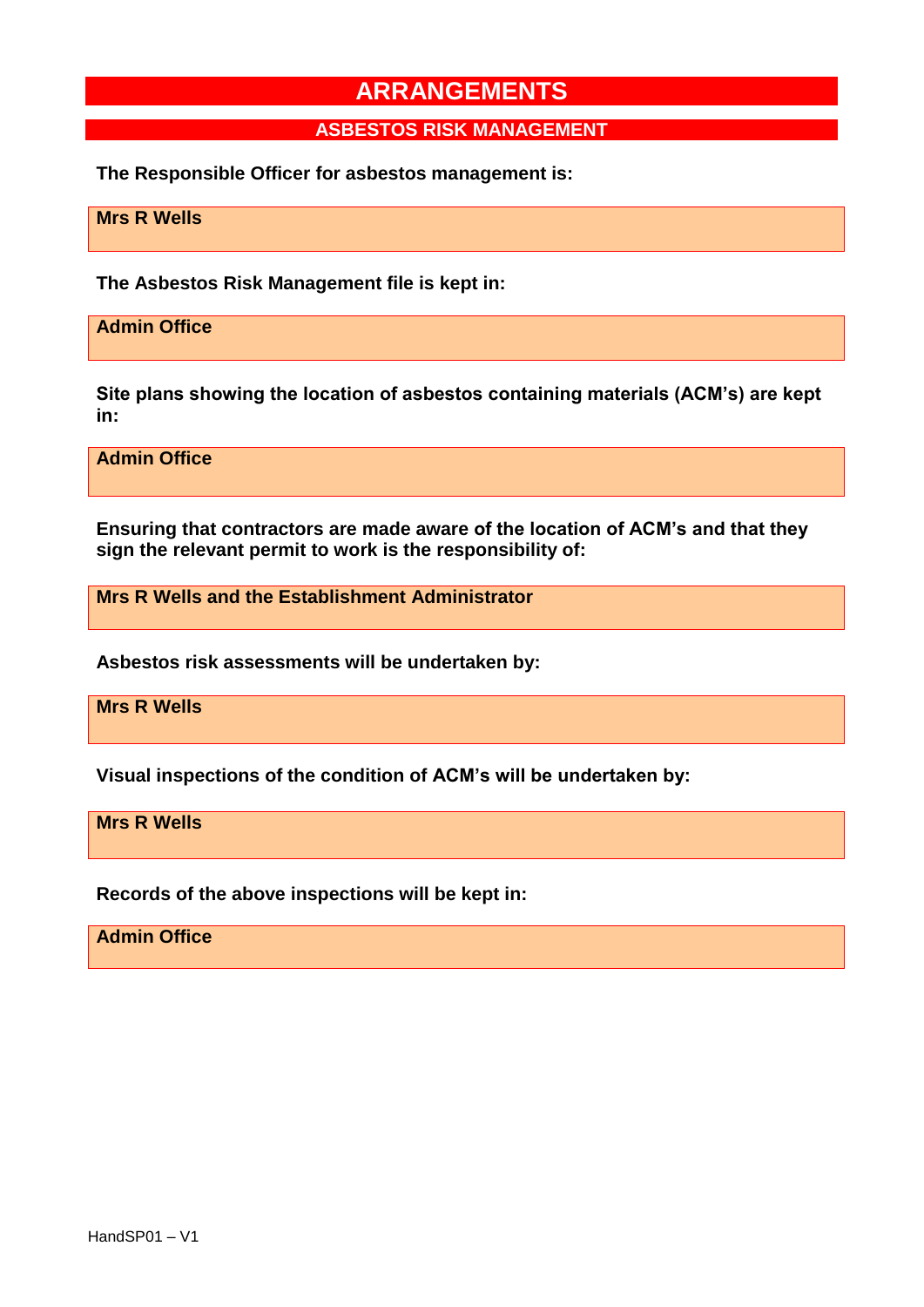**LEGIONELLOSIS MINIMISATION**

**The two 'Nominated Persons' for Water Management at the premises are:**

**Mrs R Wells Mrs B Gatzo**

**Risk assessments detailing on-site tasks for the minimisation of** *Legionellosis* **risk are kept in:**

**Water Management Arrangements Folder**

**The person responsible for carrying out the on-site tasks set out in the above assessments is:**

**Mrs R Wells**

**Record showing that the above on-site tasks have been undertaken are kept in:**

**Water Management Arrangements Folder**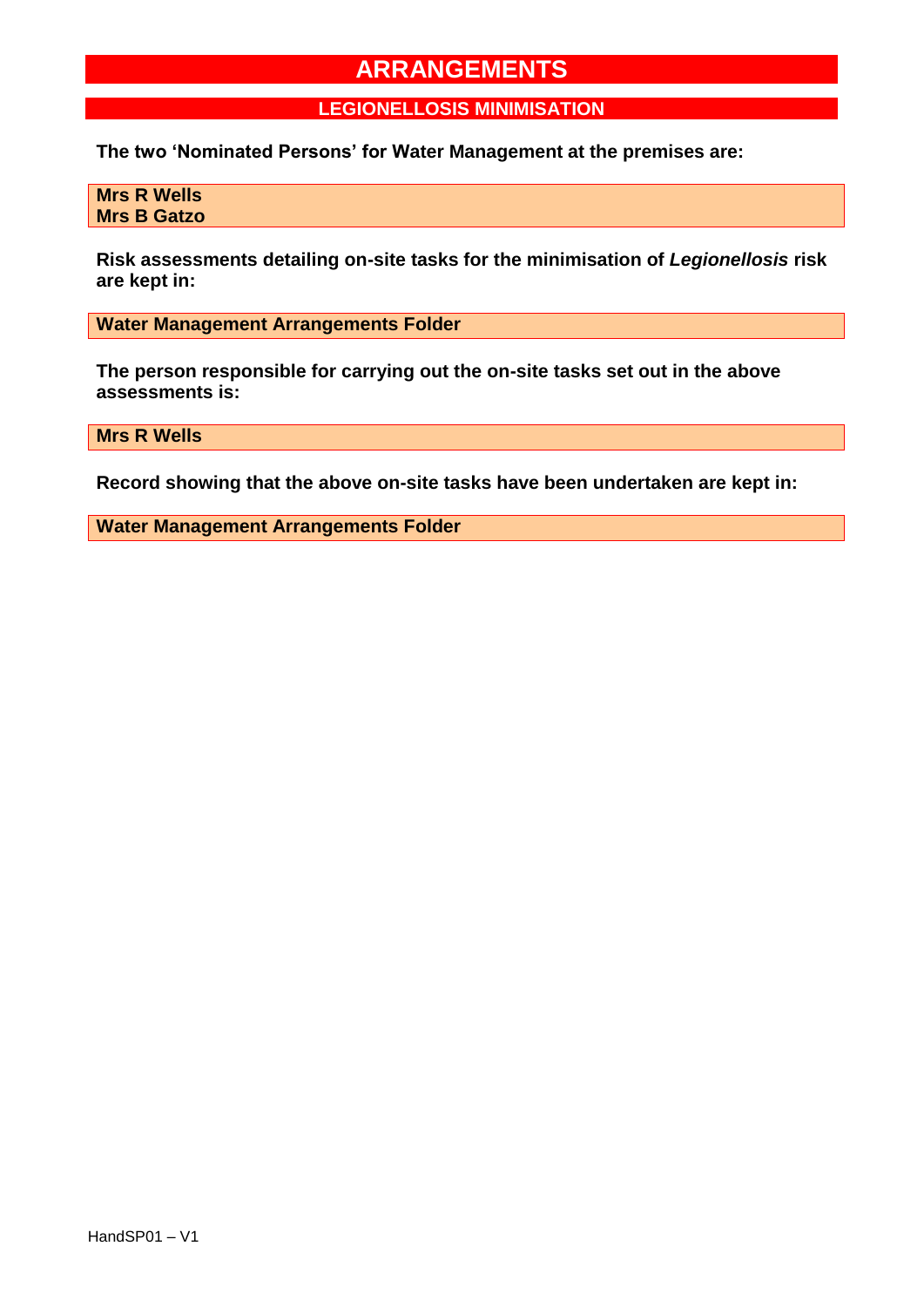**WORK AT HEIGHT**

**All work at height in the establishment must be authorised by:**

**Mrs R Wells**

**Risk assessments for working at height are to be completed by:**

**Mrs R Wells and all members of staff**

**Equipment used for work at height is to be checked by and records kept in:**

|           | Staff member using   With each staff stepladder. |
|-----------|--------------------------------------------------|
| equipment |                                                  |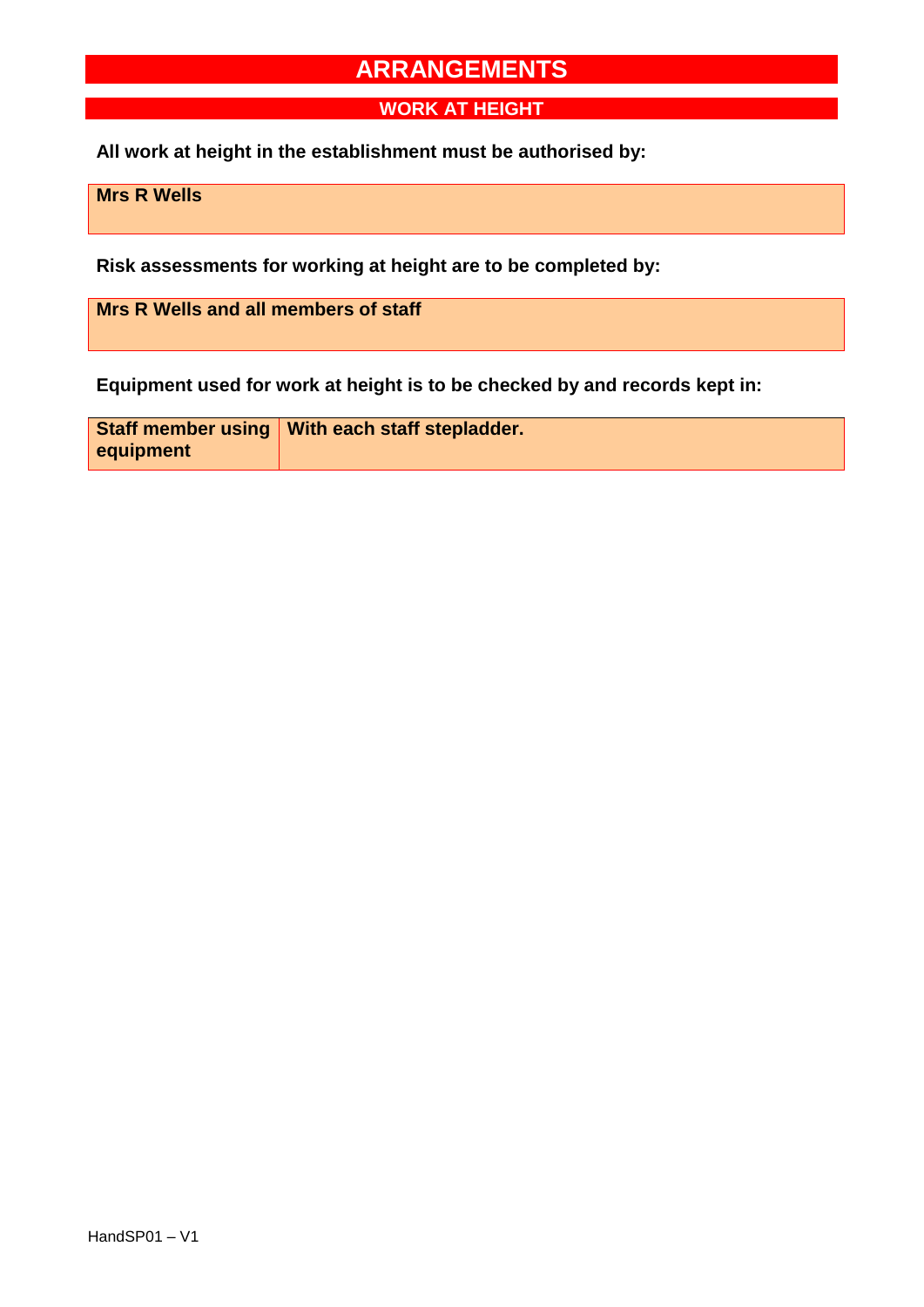**EDUCATIONAL VISITS**

**Off-site educational visits must be authorised by:**

**NYCC, Mrs R Wells**

**The Educational Visits Co-ordinator(s) is/are:**

**Mrs R Wells**

**Risk assessments for off-site visits are to be completed by:**

**Group Leader**

**NYCC Policy, Procedures & Guidance for Educational Visits are kept in:**

**School Office**

**Details of off-site activities are to be logged onto Evolve by:**

**Office Staff**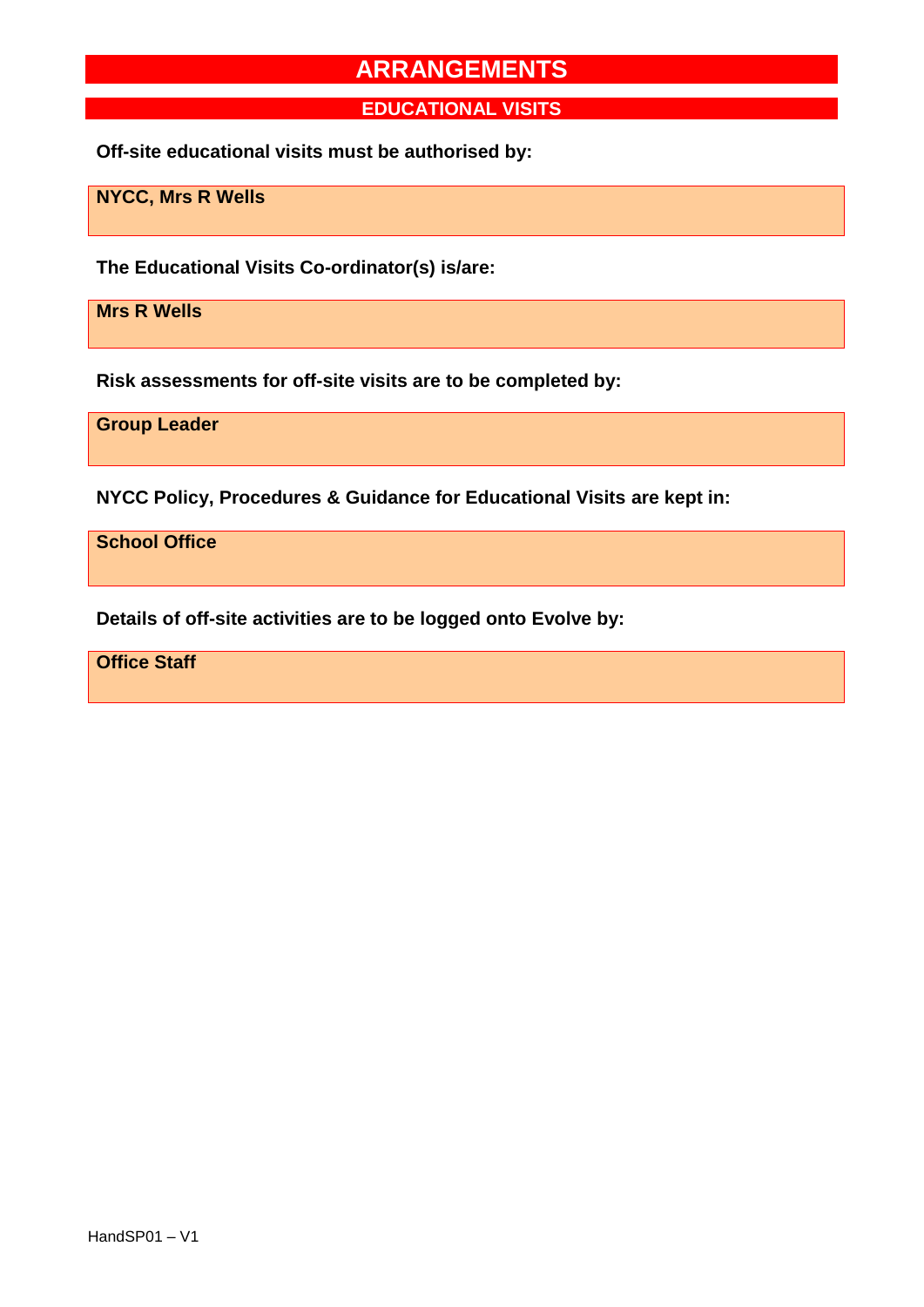### **EMERGENCY PROCEDURES – FIRE AND EVACUATION**

**The person responsible for ensuring that the fire risk assessment is undertaken and implemented is:**

**Mrs R Wells**

**Escape routes are checked by/every:**

| <b>All staff</b> | <b>Daily</b> |
|------------------|--------------|
|                  |              |

**Fire extinguishers are maintained and checked by/every:**

| <b>Walker Fire</b>        | <b>Annually</b> |
|---------------------------|-----------------|
| <b>Visually Inspected</b> | <b>Termly</b>   |

**Alarms are tested by/every:**

| <b>Monks</b> | <b>Bi-Annually</b> |
|--------------|--------------------|
|              |                    |

**Emergency evacuation will be tested:**

**Termly**